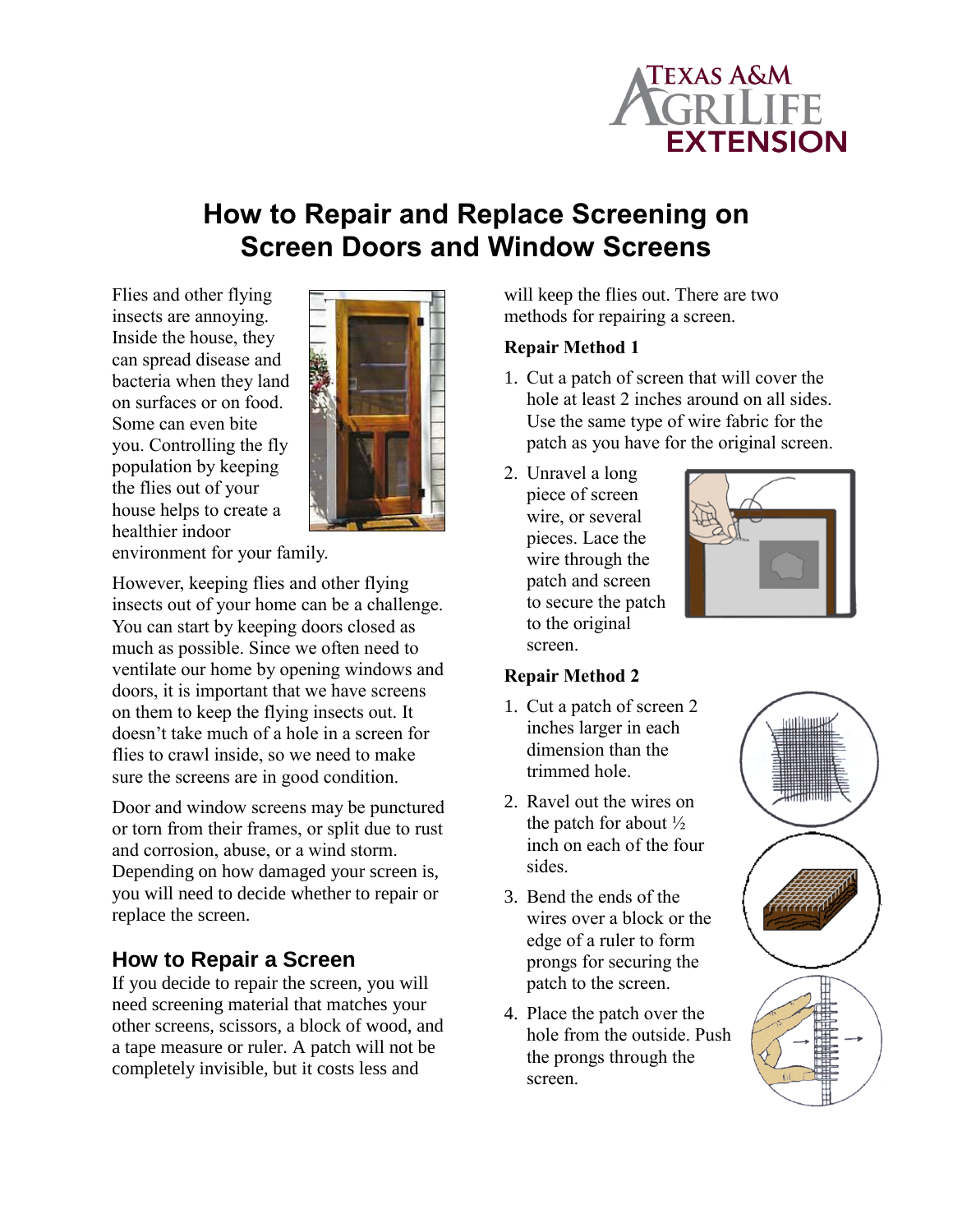- 5. From the inside,
- bend down the ends of the wires toward the center of the hole to secure the patch to the original screen. You may need someone



outside to press against the patch while you are working from the inside.

Patching minor holes and tears in window or door screening using either of the methods we have discussed makes this a simple task – even for beginners.

## **How to Replace a Screen**

If the hole is too large to repair or you don't like the way it looks, the next option is to replace the complete screen. This process is a bit more expensive, but the finished product looks better. For this task, you'll need some patience, along with the following materials and tools:

 a roll or large piece of screen wire fabric (either metal or nylon),

 $\tilde{c}$ 

- screen staples or tacks,
- bedding strips (for metal frame units) – also called splines,
- scissors,
- screwdriver,
- hammer, and
- screening tool.



Most tools and procedures for replacing window and door screens on wood frames apply to metal frames also. One difference in wood and metal screens is the way the wire fabric is attached to the frame.

Use screen staples or tacks to secure wire fabric to a wood frame. A round flexible strip of plastic or rubber is used on most metal units to secure the wire fabric to the frame. This strip – called a "bedding strip" or "spline" – holds the wire fabric in a channel around the sides of the frame.

#### **Steps in Replacing Screens**

- 1. Prepare the work area by removing the screen frame from the door or window. Place the frame on a smooth, flat surface. Assemble your supplies.
- 2. Remove the old screen from the frame.
	- **Wood:** Use a screwdriver to carefully pry up moldings. Remove old staples, tacks, and brads from the frame. Discard the worn wire fabric.
	- **Metal:** Carefully lift up the cut end of the bedding strip. Slowly pull the strip straight up. The strip may be used again if it's undamaged, or a new bedding strip may be purchased.



3. Measure the opening, and cut the replacement screen fabric. When measuring and before cutting the wire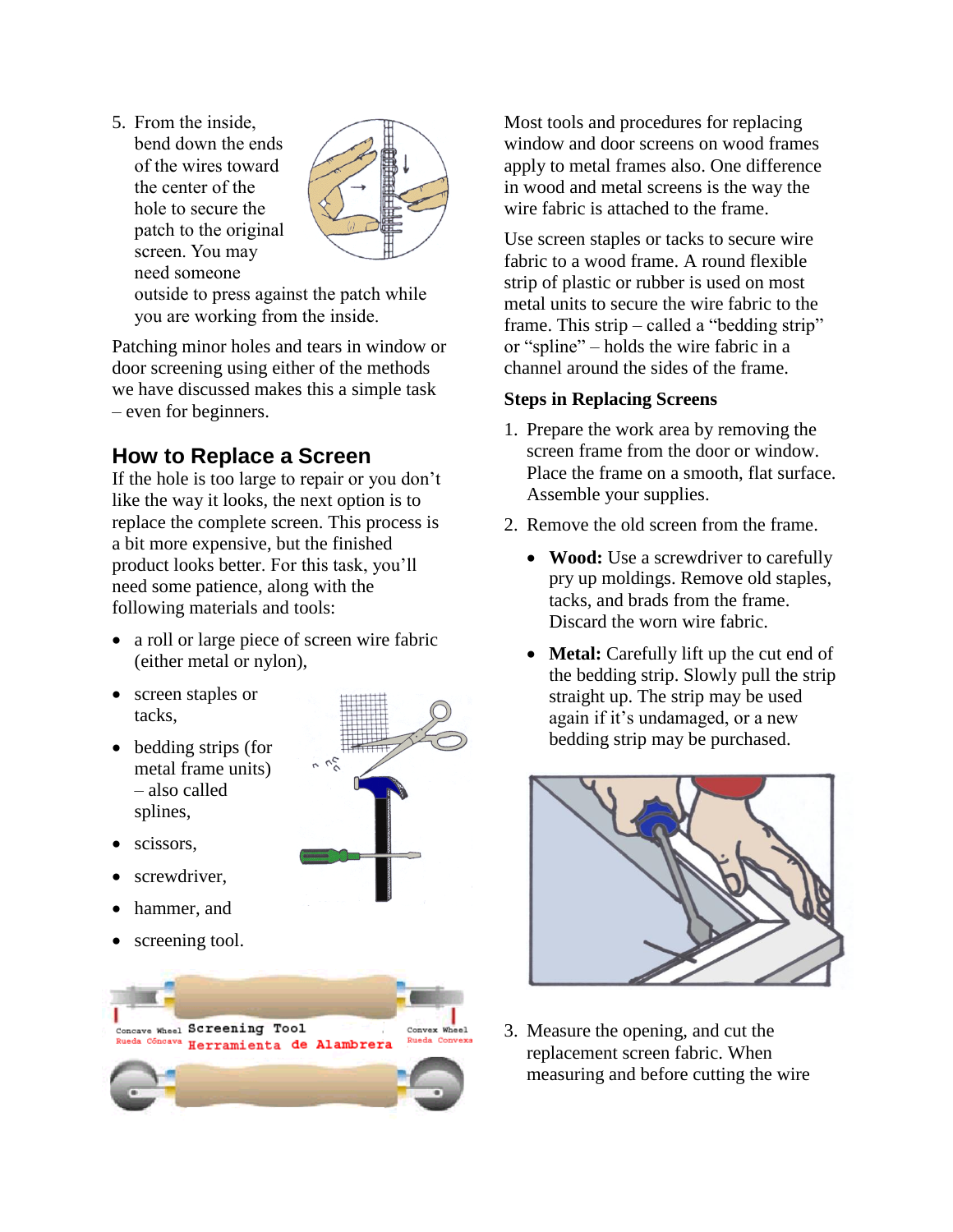fabric, make sure you are cutting on the grain of the fabric.

- **Wood:** Cut the wire fabric on grain 6 inches longer and 3 inches wider than the opening.
- **Metal:** Cut the wire fabric on grain 3 inches larger in each dimension than the opening.



**Illustration shows how screening fabric is woven to create the "grain."**

- 4. Position screen fabric on the frame.
	- **Wood:** Without bending or folding the screen, carefully lay it across the frame. Make sure the grain of the screen fabric lines up with the edge and end. The screen fabric should extend about 1 inch beyond the top opening and 1-½ inches beyond each side. The grain of the wire fabric should be parallel to the sides of the frame.
	- **Metal:** Without bending or folding the screen, carefully lay it across the frame. Make sure the grain of the screen fabric lines up with the edge and end. The screen fabric should extend about 2 inches beyond the top opening and 2 inches beyond each side. The grain of the wire fabric should be parallel to the sides of the frame.
- 5. Attach screen fabric to frame.

 **Wood:** Insert screen staples or tacks across the top of the frame every 2 inches. Stretch the screen fabric from top to bottom of the frame, and attach the fabric in same manner as for the top. To pull the fabric tight lengthwise on the frame, place a board at a 45 degree angle against the bottom of the frame. Tack or staple the wire fabric to the edge of the board so when the board is pressed flat against the work surface, the wire fabric is stretched taut from top to bottom. After securing the top and bottom of the wire fabric to the frame, tack or staple the sides every 2 inches. Attach the fabric to the center rail last.



- **Metal:** With a screwdriver or the convex wheel on the screening tool, seat the bedding strip and edge of the wire fabric down into the metal channel. Use the concave wheel on the screening tool to push the spline or bedding strip into the channel on top of the screen. Pull the screen fabric taut across the frame, and secure the other side in the same manner. Be careful not to pull the wire fabric so tight that it splits when forced into the channel. When both long sides are in position, secure the top and bottom by forcing the wire fabric and bedding strip into the channel.
- 6. Trim excess wire fabric.